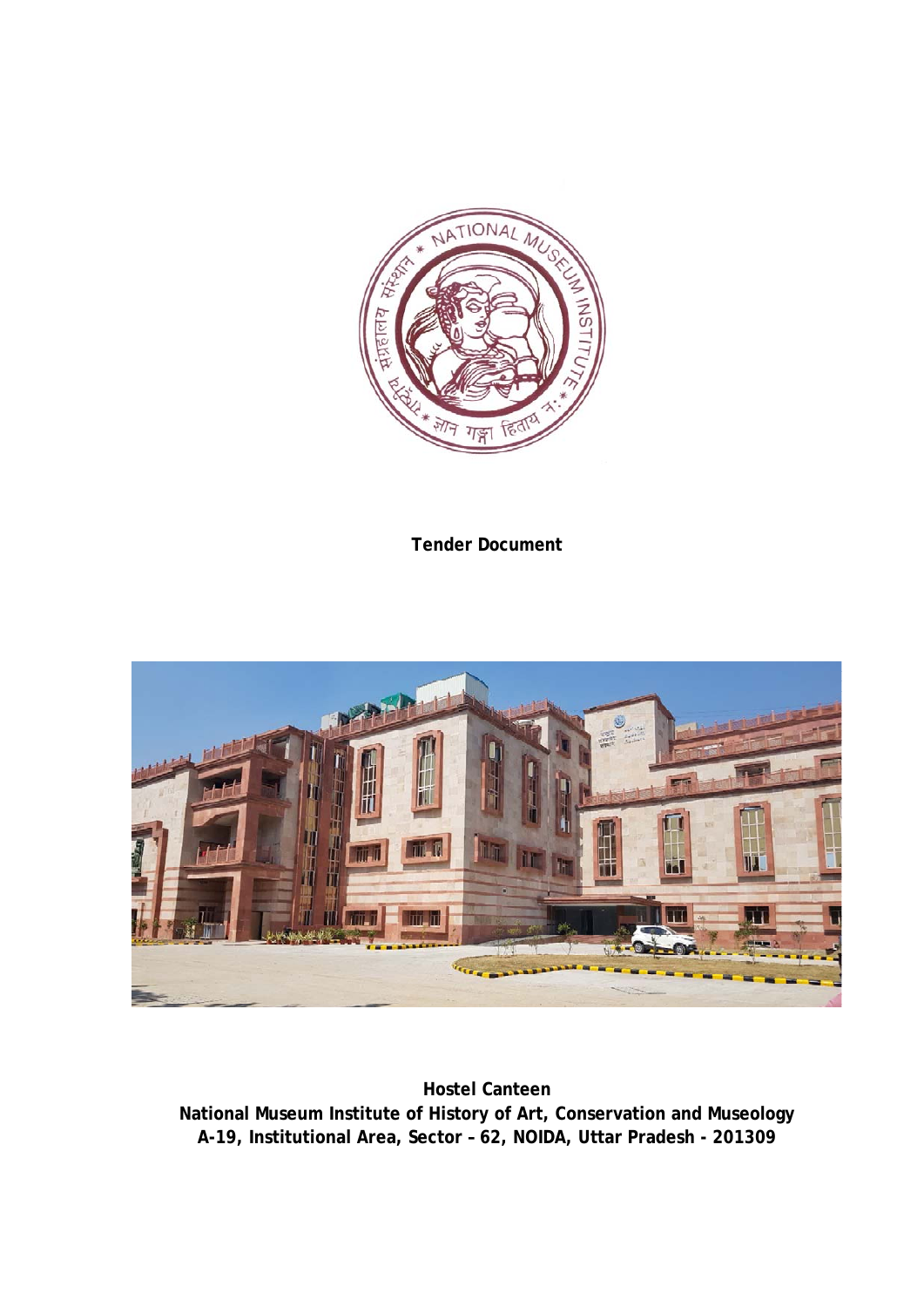We are in the process of selection of catering contractor for our Hostel Canteen at A-19, Sec-62, Noida, UP – 201309. The terms and conditions on which the contract is to be awarded are given in the following pages and are divided under the following headings:

- Catering contract Hostel Canteens terms and conditions along with responsibilities of Caterer
- Rules pertaining to the daily functioning of the Canteens
- Penalties for violation of rules
- Format for Technical Bid
- Annexures

The deadline for submission of technical bid and financial bid, containing the documents stated in later part of this tender document, along with EMD and Tender Fee is **30th June, 2022 5.00 PM.** EMD of **Rs 1,15,000/-** and Tender Fee of **Rs.2,000/-** is payable by way of Demand Draft to be issued in favor of "**NMIHACM"** payable at Noida. The EMD of the unsuccessful bidders will be refunded at the time of the award of the contract. Address for submission of the bids is:

#### **National Museum Institute A-19, Sec- 62, Noida U.P. – 201309**

Technical bid and financial bid must be kept in separate envelope and both the envelopes should be kept in a bigger envelope sealed and superscribed as "Bid for Hostel Canteen at Noida Campus of NMI" and addressed to Registrar, NMI.

The technical bids will be opened at **05th July, 2022, 3.30 PM** in the presence of bidders.

After the technical Bids are opened the Students and the Committee members may visit the establishments of the caterer to review and inspect their working.

### **TERMS AND CONDITIONS ALONG WITH RESPONSIBILITIES OF CATERER**

The important terms and conditions are listed below:

- 1. The Contract Agreement would be for a period of 11 months and subsequently, may be renewed for another 11 months or part thereof, subject to satisfactory performance.
- 2. The Caterer has to serve approx. 80 students staying in the hostel. An illustrative menu is attached as Annexure-I. However, the bidder is encouraged to suggest his own menu also which should be healthy and nutritious. The price to be quoted by the bidder should not exceed **Rs.6,500/- per student per month**. Caterer will bill to NMI on the basis of actual number of students served in a month. Caterer may also sell certain items in the Canteen as given at Annexure-II at the prices mutually agreed upon.
- 3. If the student remains absent for 04 (four) days altogether in one calendar month, the Caterer shall be paid in full towards the food bill for all 04 (four) days of absence of the student. But if the absence period of the student exceeds 04 (four) days, the Caterer shall not be paid the food bill beyond 04 (four) days in respect of that student. The student takes any meal either Breakfast or Lunch or Dinner, the Caterer shall be paid in full for that particular day.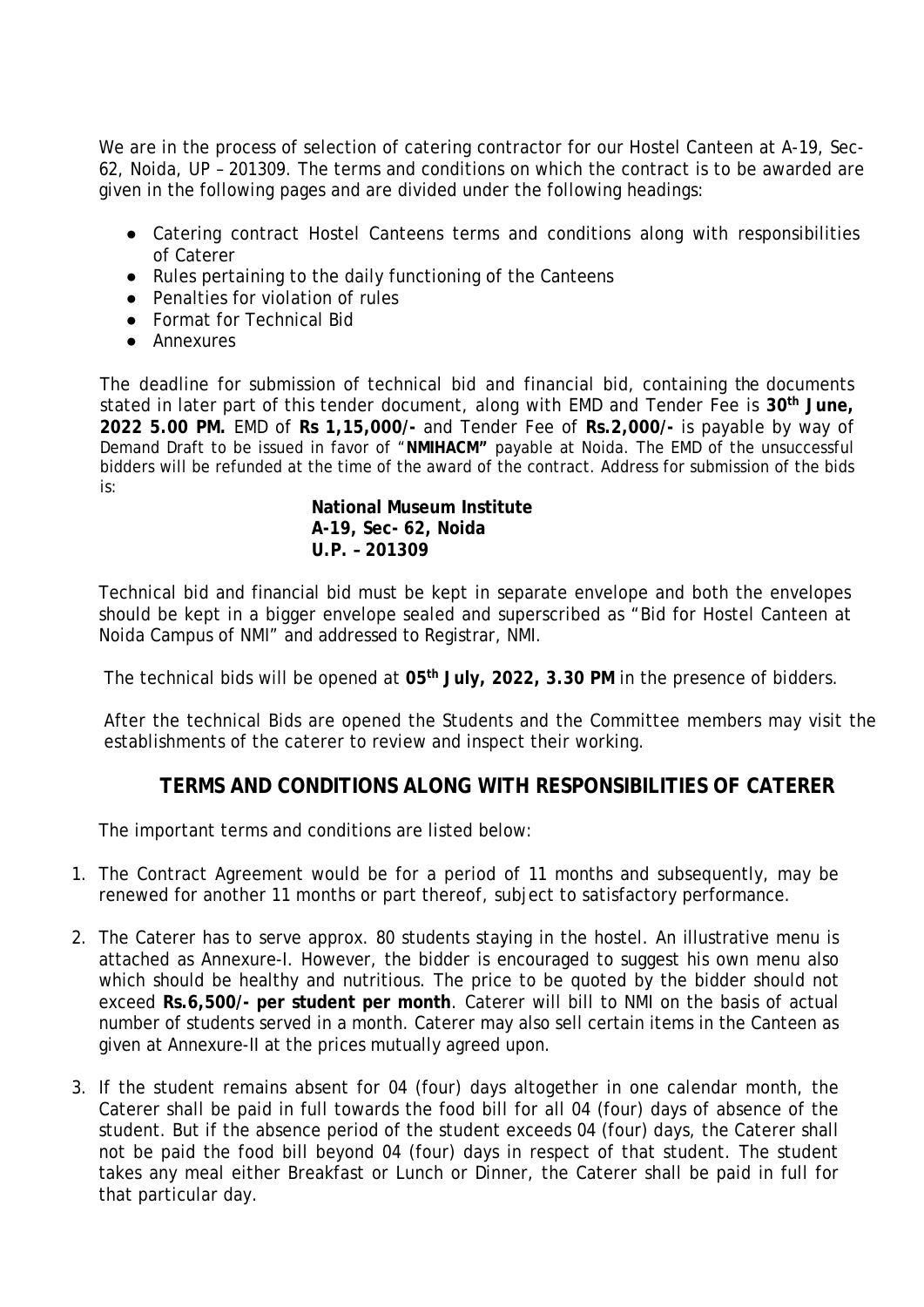- 4. Within 15 days of execution of the agreement, the caterer will be required to provide a refundable interest free Bank Guarantee of **Rs. 1,50,000/-** issued by a scheduled nationalized bank and will be held against in default in performance and violations of terms and conditions. This Bank Guarantee shall be effective for a period of 13 months from execution of the contract.
- 5. The catering contractor will pay Rs.1000/- towards water charges every month. Wastage of water must be avoided.
- 6. Electricity shall be provided by NMI and the Bill has to be paid by the Caterer.
- 7. Contractor must submit all necessary statutory documents, as stated in later part of this document
- 8. The caterer should adhere to the provisions of the Provident Fund Act, the Minimum Wages Act and other such acts which are applicable.
- 9. The caterer should ensure that the payment is made to the labourers as per Minimum wages act to the satisfaction of the licensee.
- 10.The Caterer shall not employ any child labour. Upon violation of this requirement, legal action would be taken.
- 11.Major civil and electrical works will be attended to by NMI. Minor maintenance jobs such as replacement of light bulbs, tube lights, plumbing etc. are the responsibility of the catering contractor.
- 12.Kitchen equipments, utensils etc provided by NMI are given at Annexure-II. Rest all necessary items will have to be arranged by Caterer himself. The furniture (if any) issued will be on a One Time Basis and it will have to be returned in good condition after expiry of the contract. Its maintenance will be the responsibility of the Caterer who will be responsible for any breakage and damage of these furniture.
- 13.No accommodation will be provided to the workmen of the Caterer. On completion / termination of the Contract, physical possession of the kitchen area, dining hall & washrooms etc will have to be restored by the Caterer in the condition at the time of initiation of the contract failing which charges incurred on replacements etc. will be deducted from the security amount.
- 14. Only those caterers who have establishment in Delhi/NCR shall be considered.
- 15.The caterer should preferably have experience of catering in a reputed establishment which will be reviewed and visited by members from NMI.
- 16.The Canteen contract will be reviewed for 6 months from start duration and further decision will be taken based upon the performance of the Caterer.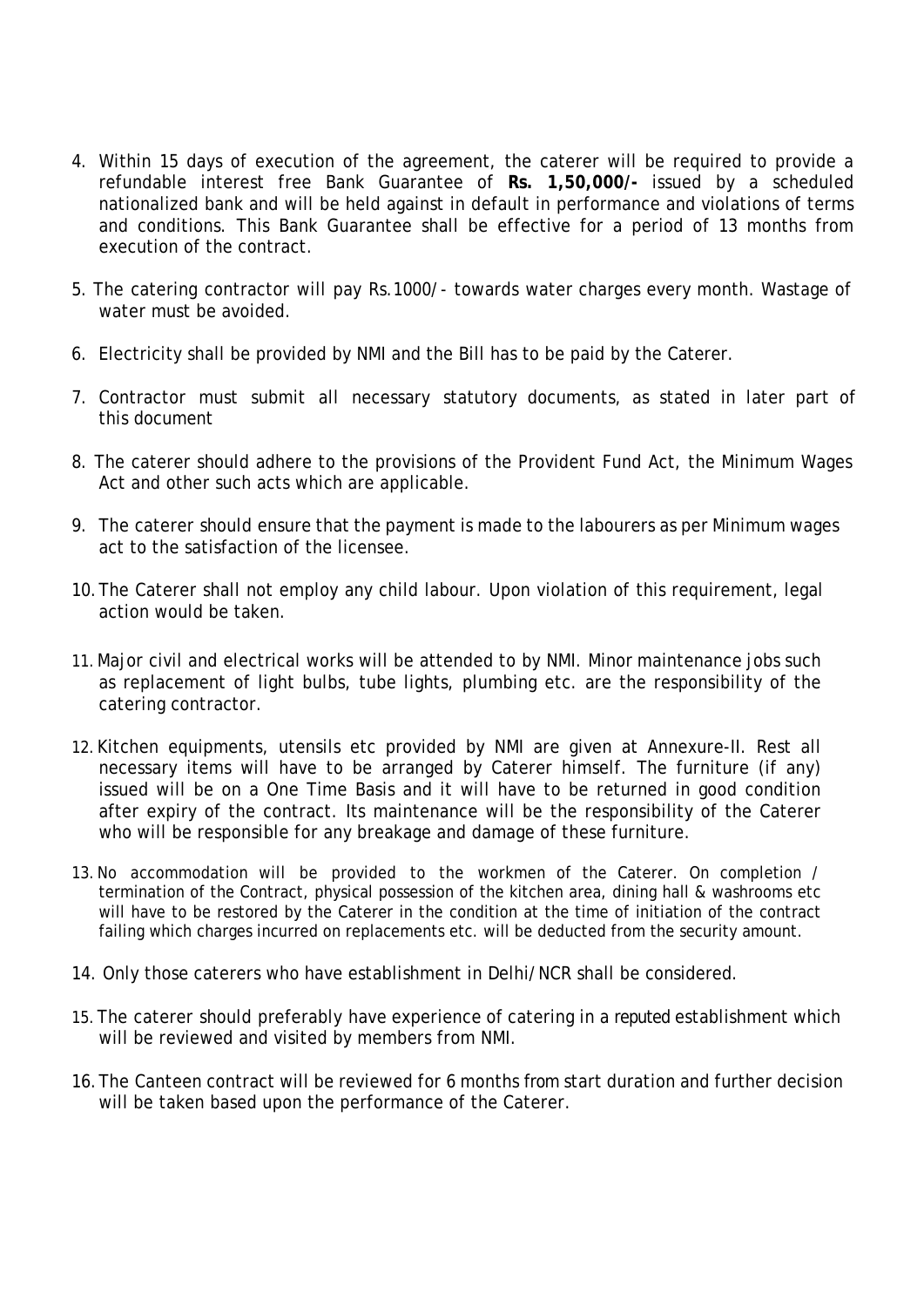#### 17. **Issues related to Hygiene in the Canteen**

- (a) The Caterer should make their own arrangements for the disposal of the leftover food etc. at their own cost on daily basis.
- (b) Cleaning and Housekeeping of kitchen and Dining area will be the sole responsibility of the Caterer.
- (c) Cleaning of utensils, cutlery, crockery, kitchen equipment, furniture etc. is also the responsibility of the Caterer. The highest possible standards are expected in this regard.
- (d) Highest levels of hygiene must be maintained in the workers' toilet, with provisions for soap, towels etc.
- (e) Workers should be provided the necessary training so as to maintain the highest possible standard of hygiene, as is expected.
- (f) NMI would reserve the right to check on the cleanliness and upkeep of premises and quality of provisions, and quality of the food.
- 18. Procurement of gas, high quality provisions and other consumables is the responsibility of the Caterer. Cost of gas initially filled in 8 gas cylinders borne by NMI shall be recovered from the Caterer. Use of domestic cylinders and wood as fuel are strictly prohibited.
- 19. The Caterer shall arrange for fire proof arrangements at his own cost. It will be the responsibility of the Caterer to comply with all fire and/or fire fighting norms and conditions as laid down by the concerned authority including the relevant provisions of the relevant laws. NMI will not be responsible in case of any eventuality.
- 20. Caterer should not outsource the Contract given to him to some other party in any case. If found the contract would be terminated immediately and will be blacklisted for entering in NMI in future.
- 21. The bidders may visit the premises of NMI Canteen, if they wish to, before submitting their bid.

### **PENALTIES FOR VIOLATION OR RULES, TERMS AND CONDITIONS**

The caterer will be fined in case of violation of the following rules:

- 1. Insects cooked along with food would invite a fine of at least Rs. 10,000/-
- 2. Any complaint of soft objects like hair, rope, plastic, cloth etc. in food will attract a fine of Rs. 2,500/- per complaint.
- 3. Any complaint of stones / pebbles of diameter more than 2 mm will attract a penalty on the Caterer which can range between Rs. 1000/- to Rs. 3,000/- depending on the size of the stone/ pebble.
- 4. Hard and / or sharp objects like glass pieces, nails, hard plastic etc. will attract a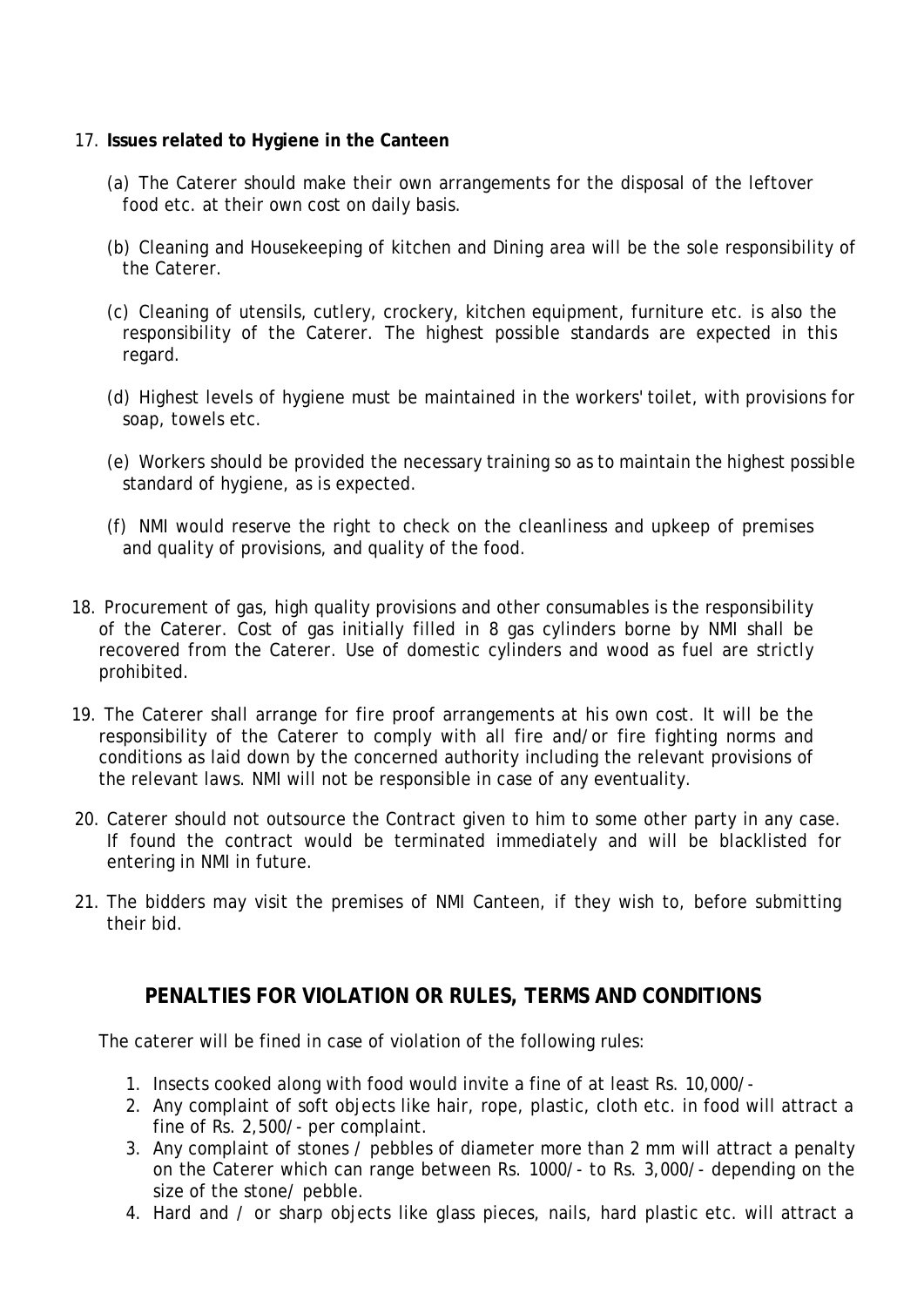penalty of at least Rs. 5000/- per incident.

- 5. Three or more complaints of unclean utensils in a day would lead to a fine of Rs. 3,000/-on the Caterer.
- 6. If Canteen Committee agrees that certain item of a meal was not cooked properly / overcooked / extra spicy / extra oily then a fine of Rs. 3000/- would be imposed on the Caterer.
- 7. Food poisoning shall invoke a hefty fine beyond the limit of any fine mentioned above, along with cancellation of contract and possible blacklisting of the Caterer.
- 8. If the quality of milk is not found up to be appropriate, or it is diluted, a fine of 8,000/-would be imposed. Milk should be toned.
- 9. Inappropriate personal hygiene of workers including their dress and / or misbehavior by workers etc. will lead to fine of Rs. 3,500/- on Caterer for every instance.
- 10.Failure to maintain a proper health check-up of the workers will attract a fine of Rs. 4,000/-per instance.
- 11.For any rule stated in the agreement, first violation of the rule implies fine as per the rule. Second and subsequent violations of the same rule on a different day *within 30 days of previous fine* will attract triple the initial amount of fine on the Caterer.
- 12.As and when Canteen Committee proposes a fine it will inform the representative of the Caterer or mess manager and fine have to be remitted then and there.
- 13.Using brands not mentioned in the contract without prior permission and adulteration shall invoke a hefty fine beyond the limit of any fine mentioned above as decided by the Canteen Committee.
- 14.Severity of hygiene failure shall be assessed and decided by the Canteen Committee and fined appropriately. In case of gross failure/negligence a severe penalty will be imposed, which could be a hefty fine as cash and/or summary termination of the Contract.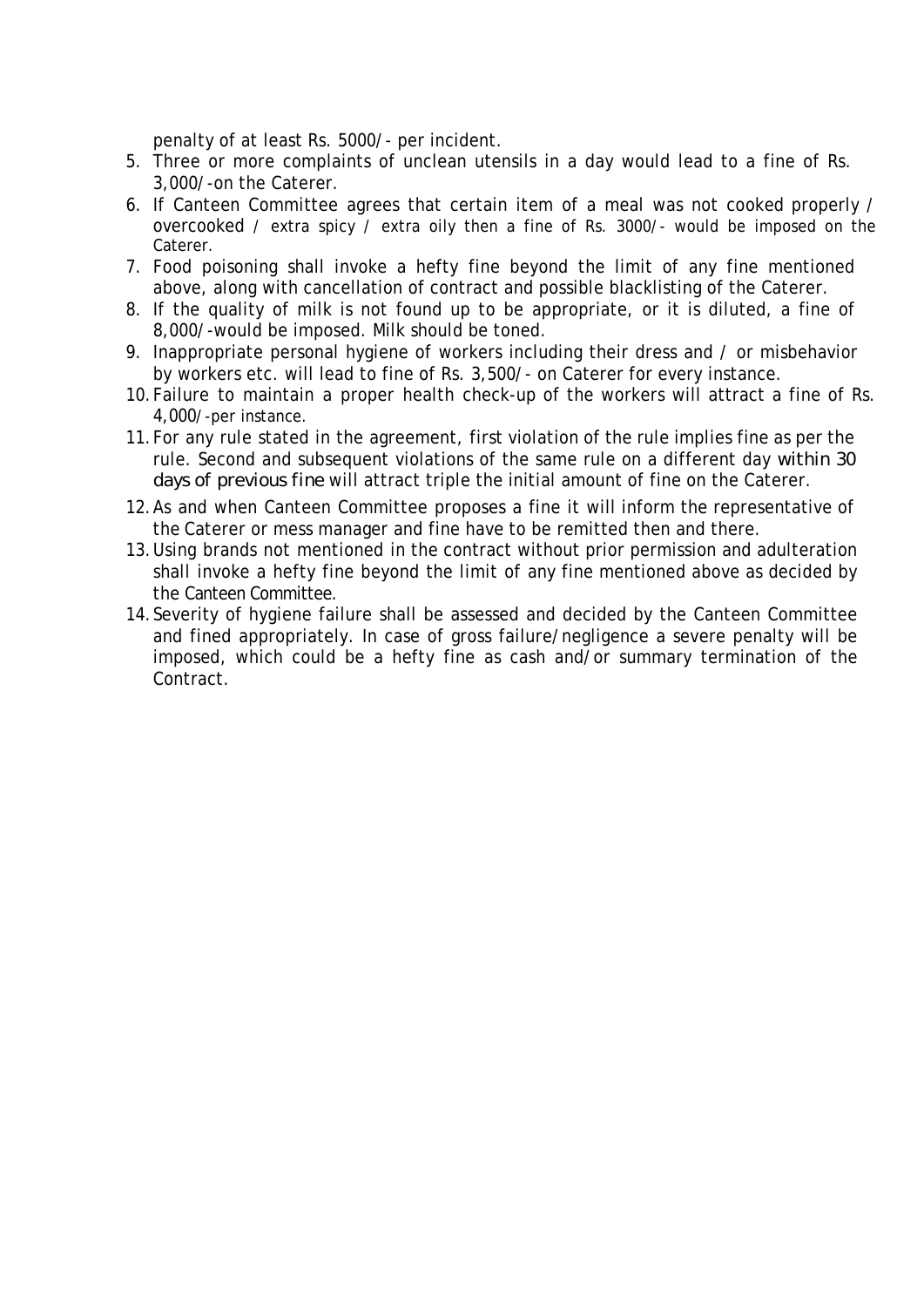## **APPLICATION FOR CONTRACT FOR HOSTEL CANTEEN IS TO BE SUBMITTED TO THE UNDERSIGNED IN A SEALED ENVELOPE**

|                                                                        | Proforma for the Technical Bid                                                                                 |
|------------------------------------------------------------------------|----------------------------------------------------------------------------------------------------------------|
|                                                                        |                                                                                                                |
|                                                                        |                                                                                                                |
|                                                                        |                                                                                                                |
|                                                                        |                                                                                                                |
|                                                                        |                                                                                                                |
|                                                                        |                                                                                                                |
|                                                                        |                                                                                                                |
|                                                                        |                                                                                                                |
|                                                                        |                                                                                                                |
|                                                                        | Cell phone: ____________________                                                                               |
| 4. Major establishments in Delhi / NCR:                                |                                                                                                                |
| i)                                                                     |                                                                                                                |
| ii)                                                                    |                                                                                                                |
| iii)                                                                   |                                                                                                                |
| iv)                                                                    |                                                                                                                |
| V)                                                                     |                                                                                                                |
| Signature of the Proprietor(s)/Partner(s) or Authorized Representative |                                                                                                                |
|                                                                        |                                                                                                                |
|                                                                        | Place: Designation: Designation: Designation: Designation: Designation: Designation: Designation: Designation: |
| Stamp:                                                                 |                                                                                                                |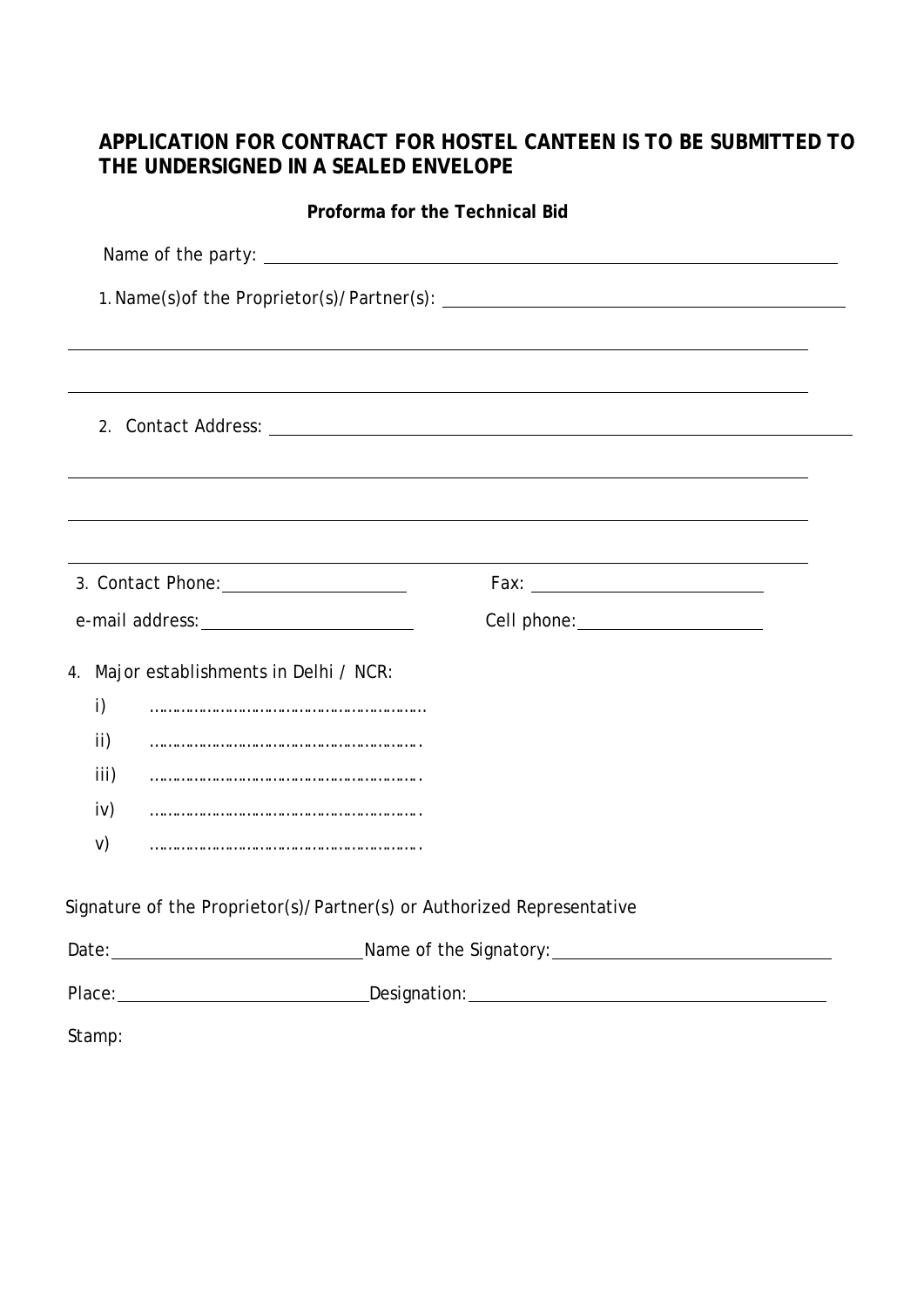### **Information to be provided with the Technical Bid**

1. Details of Experience of handling institutional/corporate cafeteria/food outlet: Current and Earlier (during last 5 years). Enclose work orders in support.

Please include copies of Audited Profit & Loss Accounts for values of Rs.20 lakhs and above for contract periods of one year. For the purpose of evaluation it is necessary that the caterer must have executed 1 work order of 80% or 2 work orders of 60% or 3 work orders of 40% of a notional value of Rs.50 Lakhs over one year period in last 5 years.

2. Any other pertinent information.

#### **Documents to be provided with the Technical Bid**

- 1) Two References establishment where caterer has provided service in the past or present
- 2) Photocopy of the following documents:
	- a) Bank solvency certificate
	- b) Income tax return certificate -last three years
	- c) Copy of PAN Card
	- d) Municipal license by Public Health Officer
	- e) Details about PF/ESIC registration (If applicable)
	- f) Balance Sheet last 3 years
	- g) Partnership deed (If applicable)
	- h) GST Registration Certificate
	- i) Shop Establishment Registration certificate from Municipality

**Please note that bids without the information and documents mentioned above will be rejected without further consideration.**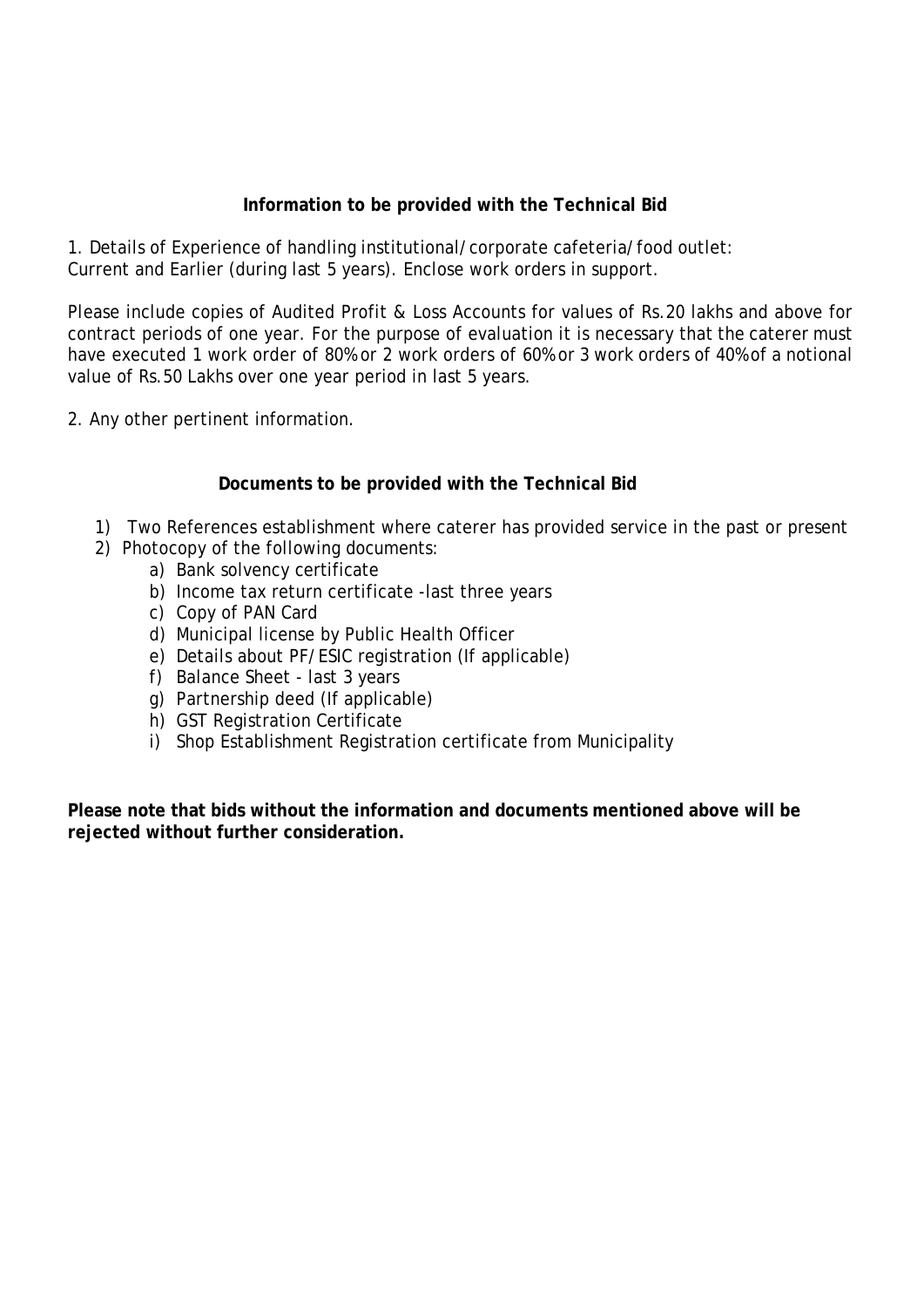# **Annexure - I**

## Mess Menu National Museum Institute Hostel

| <b>DAY</b> | <b>BREAKFAST</b>               | <b>LUNCH</b>                  | <b>DINNER</b>                   |
|------------|--------------------------------|-------------------------------|---------------------------------|
| Monday     | Boiled Egg, Butter or Jam      | 1 seasonal vegetable, Kadhi,  | 1 seasonal vegetable, 1 Daal,   |
|            | Bread, oats,                   | Rice, Chapati, Curd           | Rice, Chapati or Paratha,       |
|            | Tea, coffee, Milk (Bournvita)  |                               | Custard                         |
|            | Banana, Mango or Apple,        |                               |                                 |
|            | Papaya or any seasonal fruits  |                               |                                 |
| Tuesday    | Idli or Vada, Sambar, Coconut  | 1 seasonal vegetable, Chole,  |                                 |
|            | Chutney, Butter or Jam Bread   | Rice, Chapati, Curd           | 1 seasonal vegetable, Daal,     |
|            | Tea, coffee, Milk (Bournvita)  |                               | Rice, Chapati or Paratha, Ice-  |
|            | Banana, Mango or Apple,        |                               | cream                           |
|            | Papaya or any seasonal fruits  |                               |                                 |
| Wednesday  | Aloo or Paneer Paratha with    | 1 seasonal vegetable, Rajma,  | Mixed Veg, Daal, Rice,          |
|            | curd, Butter or Jam Bread      | Rice, Chapati, Curd           | Chapati or Paratha, Motichoor   |
|            | Tea, coffee, Milk (Bournvita)  |                               | Laddu                           |
|            | Banana, Mango or Apple,        |                               |                                 |
|            | Papaya or any seasonal fruits  |                               |                                 |
| Thursday   | Poha, Dalia,                   | 1 Seasonal Vegetable, Daal,   | Mattar-Paneer, Daal, Rice,      |
|            | Tea, coffee, Milk (Bournvita)  | Rice, Chapati, Raita          | Chapati or Paratha, Gulab       |
|            | Banana, Mango or Apple,        |                               | Jamun                           |
|            | Papaya or any seasonal fruits  |                               |                                 |
| Friday     | Aloo Puri or Paratha, Sprouts, | Veg Pulao or Fried Rice, Veg  | Dum Aloo curry, Daal, rice,     |
|            | Tea, coffee, Milk (Bournvita)  | Manchurian or Raita           | Chapati/Paratha, Methi Sewai    |
|            | Banana, Mango or Apple,        |                               |                                 |
|            | Papaya or any seasonal fruits  |                               |                                 |
| Saturday   | Veg Cutlets, Upma or Uttapam,  | Soya Badi or Aloo Badi,       | Palak Paneer or Shahi Paneer,   |
|            | Tea, coffee, Milk (Bournvita)  | Daal, Rice, Chapati           | Daal, Rice, Chapati, Suji or    |
|            | Banana, Mango or Apple,        |                               | Gajar Halwa                     |
|            | Papaya or any seasonal fruits  |                               |                                 |
| Sunday     | Besan Cheela, Bread Pakoda,    | Chole Bhature/ Puri/ Paratha, | Malai Kofta or Veg kofta, Daal, |
|            | Tea, coffee, Milk (Bournvita)  | Rice, Curd                    | Rice, Chapati or Paratha, Rice  |
|            | Banana, Mango or Apple,        |                               | Kheer                           |
|            | Papaya or any seasonal fruits  |                               |                                 |

\* Salad, Pickle, Sugar, Salt and Pepper will be available with all meals.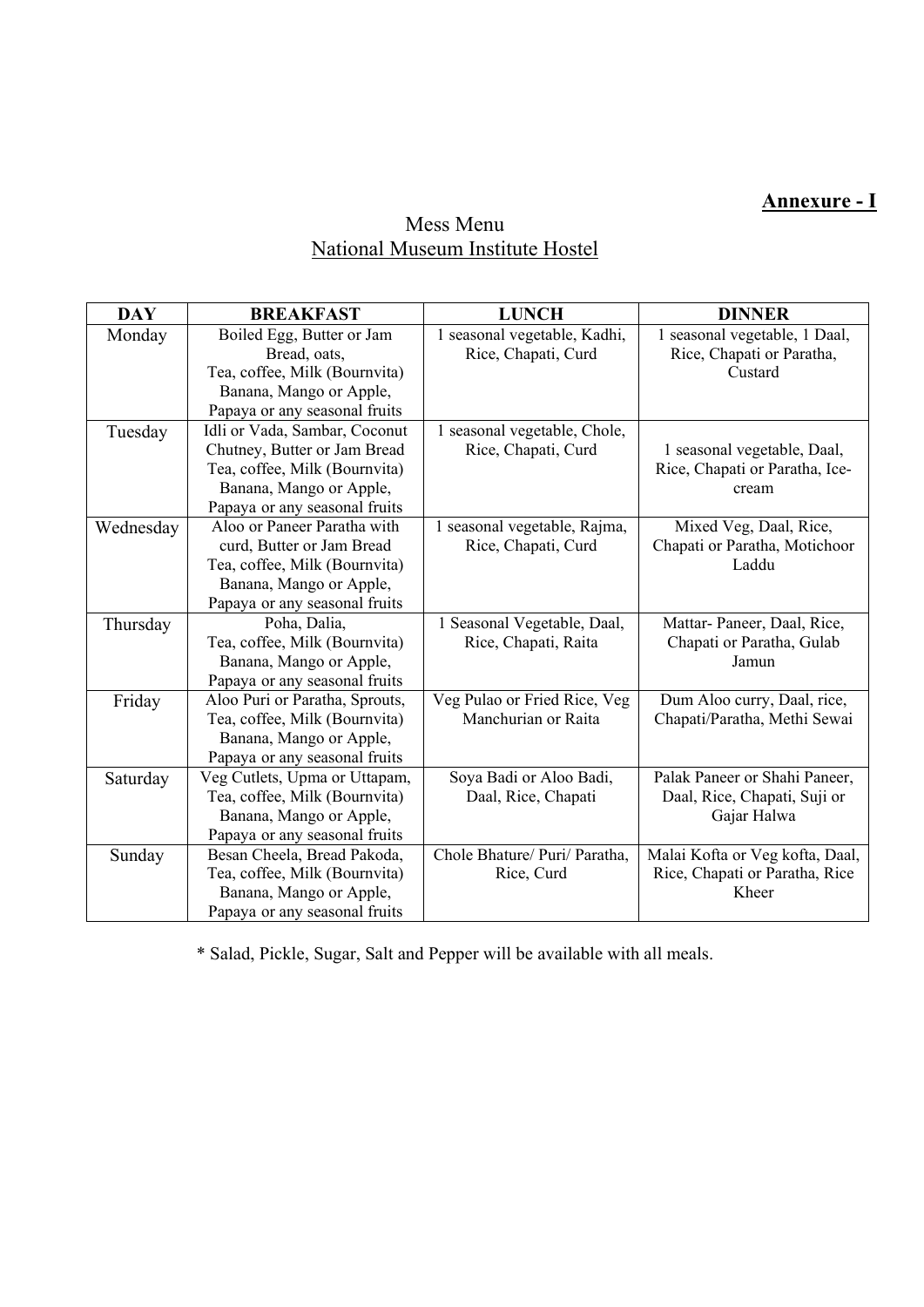# **Annexure - II**

## **LIST OF ITEMS AND PRICES**

Following items may also be allowed to be sold in the canteen at the prices mutually agreed upon:

| Sr. No.         | Items                                  |
|-----------------|----------------------------------------|
| $\mathbf{1}$    | Tea / Coffee                           |
| $\overline{2}$  | Samosa / Kachori                       |
| 3               | Poha / Upma / Idli / Vada / Veg Cutlet |
| $\overline{4}$  | Besan Cheela / Bread Pakora            |
| 5               | Hot Chocolate milk                     |
| 6               | <b>Hot Boost Milk</b>                  |
| $\overline{7}$  | <b>Hot Horlicks</b>                    |
| 8               | Cold Drinks & Ice-Creams               |
| 9               | Veg / Paneer Franky                    |
| 10              | Chocolate Milk Shake (200ml)           |
| 11              | Cold Coffee (200ml)                    |
| 12              | Banana Milk Shake (200ml)              |
| $\overline{13}$ | Badam Lassi (200ml)                    |
| 14              | Mango Lassi (200ml)                    |
| 15              | Veg Sandwich                           |
| 16              | <b>Bread Butter</b>                    |
| 17              | Tomato Soup / Veg Manchow Soup (250ml) |
| 18              | Maggi (bowl of 250ml)                  |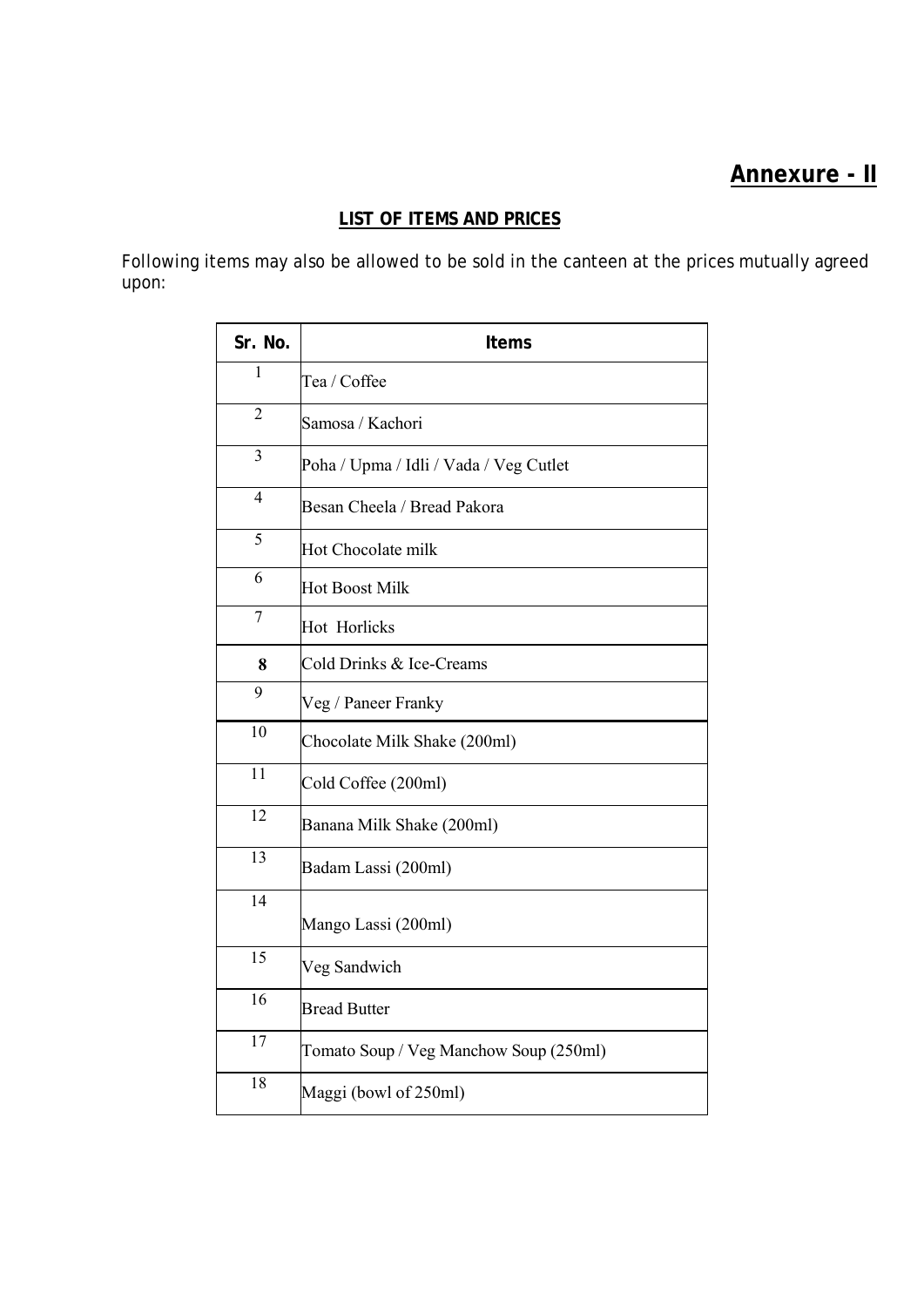| 19     | Mosambi Juice (200ml)                         |
|--------|-----------------------------------------------|
| 20     | Pineapple Juice (200ml)                       |
| 21     | Orange Juice (200ml)                          |
| 22     | Lemon Juice (200ml)                           |
| 23     | Mango Juice (200ml)                           |
| 24     | Aloo /Onion/Gobi/Palak/Mixveg/Paneer Parantha |
| 25     | <b>Boiled Egg</b>                             |
| 26     | Boiled egg fry                                |
| 27     | Omelet                                        |
| 28     | Double omelet                                 |
| 29     | Veg Hakka Noodles                             |
| $30\,$ | Veg Fried Rice                                |
| 31     | Dal Khichdi                                   |
| 32     | Chilly Paneer (Dry / Gravy)                   |

## **BRANDS OF CONSUMABLES PERMISSIBLE**

| <b>Mess Item</b>        | <b>Brand</b>                                                                     |
|-------------------------|----------------------------------------------------------------------------------|
| Salt                    | Tata, Annapurna, Nature fresh                                                    |
| <b>Spices</b>           | M.D.H. Masala, Catch, Everest, Mothers                                           |
| Ketchup                 | Maggi, Kissan, Heinz, Del Monte                                                  |
|                         | Sundrop, Godrej, Saffola, Fortune, Dhara (use of Hydrogenated (vanaspati) oil is |
| Oil (Sunflower)         | strictly prohibited)                                                             |
| Pickle                  | Mother's, Priya, Tops, Nilon's                                                   |
| Atta                    | Ashirvad, Pillsbury, Annapurna                                                   |
| Instant Noodles         | Maggi, Top Ramen, Yipee                                                          |
| <b>Flavoured drinks</b> | Rasna, Roohafza, Mapro                                                           |
| Papad                   | Lijjat                                                                           |
| <b>Butter</b>           | Amul, Mother dairy, Govardhan                                                    |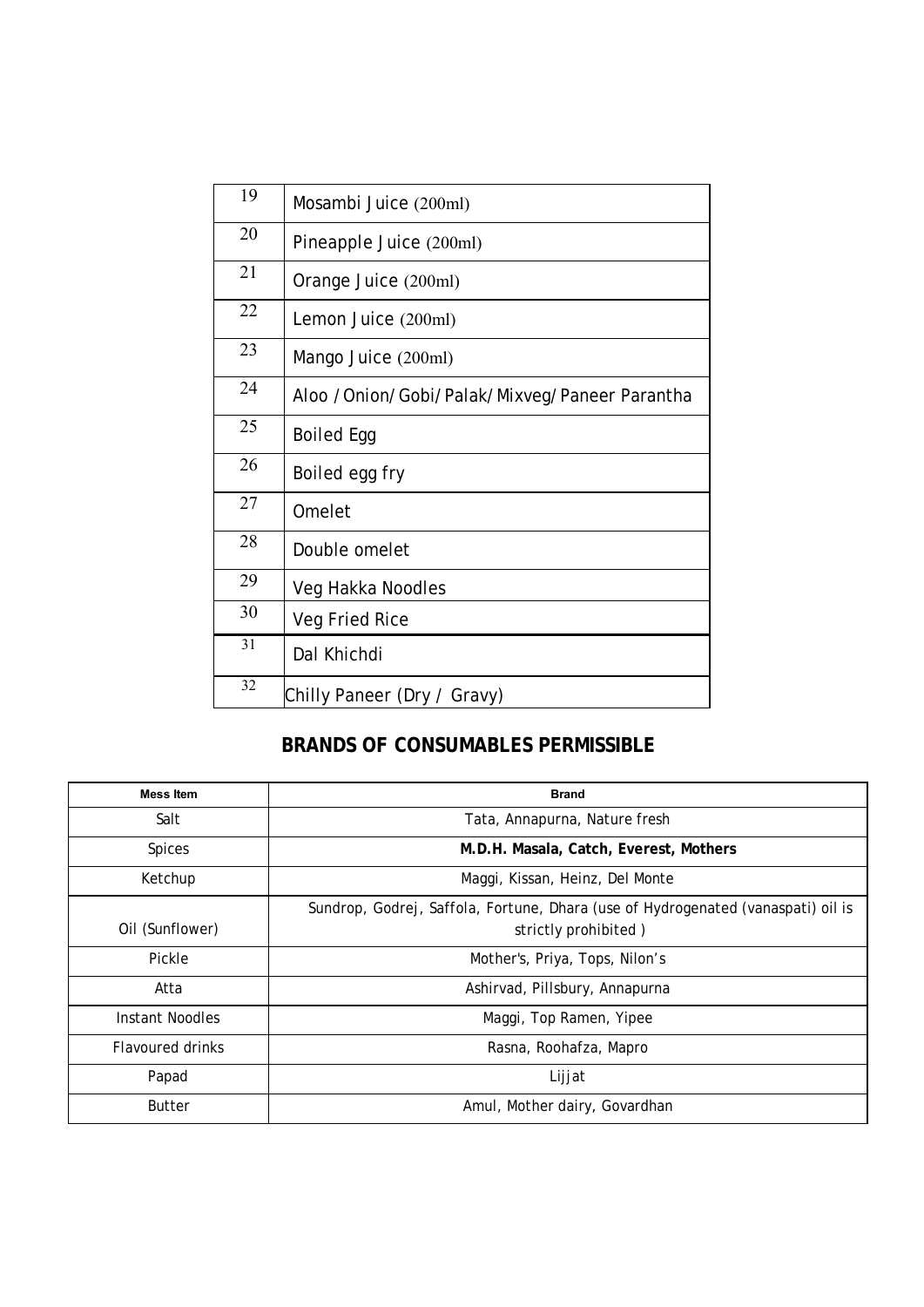| <b>Bread</b>                            | Modern, Kwality, Perfect, Britania             |
|-----------------------------------------|------------------------------------------------|
| Cornflakes                              | Kellogg's                                      |
| Chocos                                  | Kellogg's                                      |
| Jam                                     | Kisan, Mapro, Druk, Maggi                      |
| Ghee                                    | Amul, Mother Dairy, Britannia, Gits, Everyday, |
| Shrikhand                               | Amul                                           |
| Frozen yogurt                           | Mother dairy                                   |
| <b>Cow Milk</b>                         | Amul, Mother Dairy, Govardhan                  |
| Paneer                                  | Amul, Mother Dairy, Ananda                     |
| Tea                                     | Brooke bond, Lipton, Tata, Taaza               |
| Coffee                                  | Nescafe, Bru                                   |
| Ice Cream                               | Amul, Mother Dairy, Kwality. Natural's, Havmor |
| Soya                                    | Nutrella                                       |
| Frozen Peas                             | Safal (offseason), Al kabeer                   |
| Cheese                                  | Amul, Mother Dairy, Brittannia                 |
| Kolam Rice                              | Royal, Donur                                   |
| <b>Basmati Rice for</b><br>special rice | Everyday, Daawat Devaaya,                      |
| <b>Custard Powder</b>                   | <b>Brown Polson</b>                            |
| Handwash                                | Lifebuoy (non-diluted)                         |
| All non-branded                         | As decided by the Canteen Committee            |

### **Canteen timings**:

| <b>Breakfast</b> | 07.30 AM to 08.30 AM |
|------------------|----------------------|
| Tunch.           | 12.30 PM to 2.30 PM  |
| Dinner           | l 7.30 PM to 9.00 PM |

 **During vacation & suspension of classes and on Gazetted holidays, the Caterer shall provide all 3 meals to the hostel boarders.**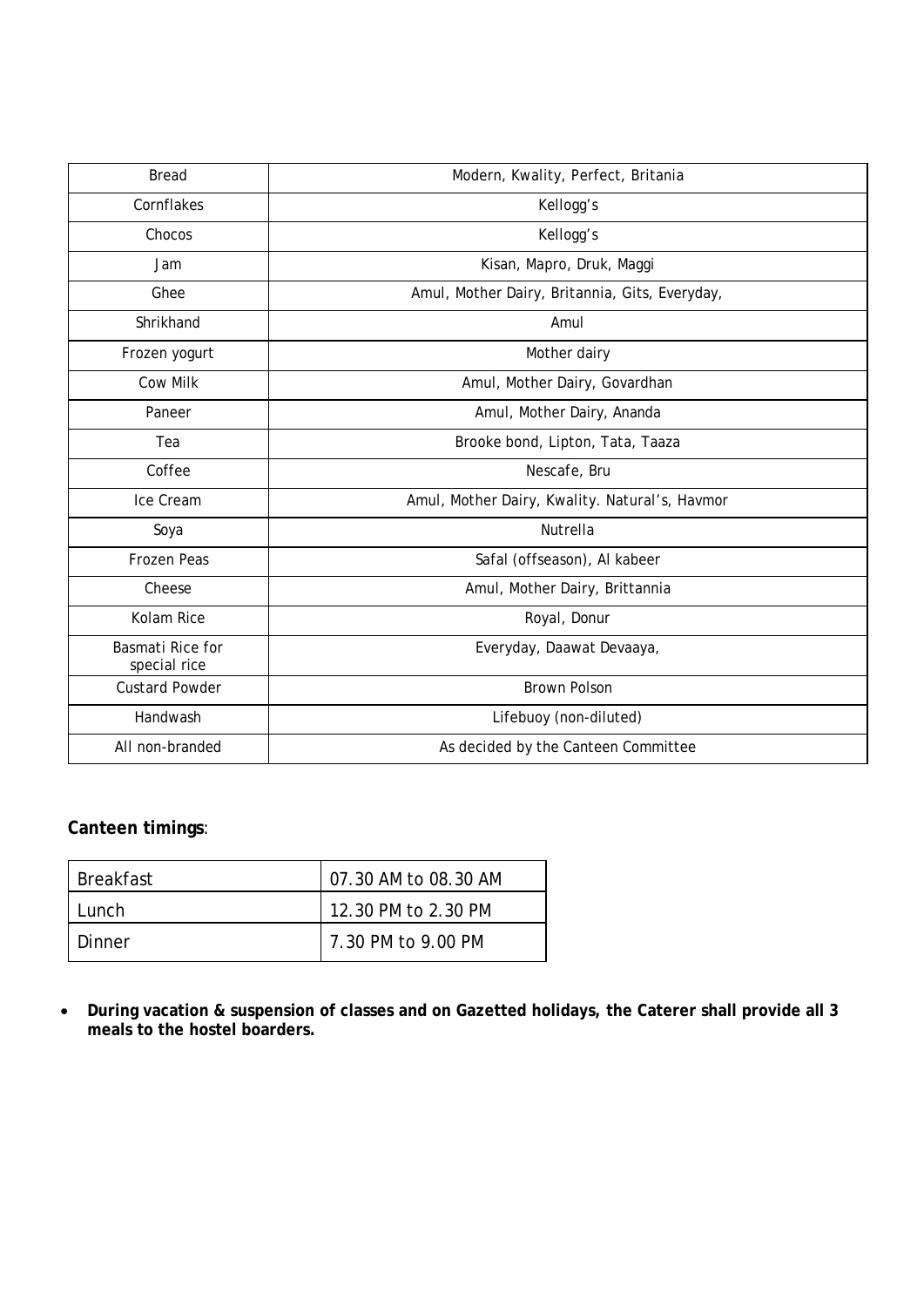# **Annexure - III**

| $\overline{\mathsf{S}}$ .no. | <b>Description of Goods</b>            | Quantity       |
|------------------------------|----------------------------------------|----------------|
| 1                            | Salamander                             | 01             |
| $\overline{2}$               | Frying Pan big                         | 02             |
| 3                            | <b>Plastic Basket</b>                  | 02             |
| $\overline{4}$               | Tea Mug                                | 125            |
| 5                            | Four Burner cooking Range without Oven | $\mathbf{1}$   |
| 6                            | Degchi SS with 12 Ltr. Capacity        | 6              |
| 7                            | Frying spoon small                     | $\overline{2}$ |
| 8                            | Rolling Pin                            | 6              |
| 9                            | Iron                                   | $\overline{2}$ |
| 10                           | Heavy Duty Mixer                       | $\mathbf{1}$   |
| 11                           | Colander SS (Rice Strainer) Big        | $\overline{2}$ |
| 12                           | Plastic Basket (Rectangular) medium    | $\overline{2}$ |
| 13                           | Tea Urn                                | $\overline{2}$ |
| 14                           | Low Height burner cooking Range        | $\mathbf{1}$   |
| 15 <sub>2</sub>              | Degchi SS with 6Ltr. Capacity          | $\overline{4}$ |
| 16                           | Chopping Board Green                   | $\overline{2}$ |
| 17                           | Compartmental Thali for Meal           | 125            |
| 18                           | SS Storage Bins Small                  | $\overline{2}$ |
| 19                           | <b>Brain Marie</b>                     | 1              |
| 20                           | Chimta                                 | $\mathbf{1}$   |
| 21                           | SS Trey                                | 6              |
| 22                           | Plastic Basket(Rectangular Large       | $\overline{2}$ |

### **List of items provided by NMI to the Caterer for running the Hostel Mess**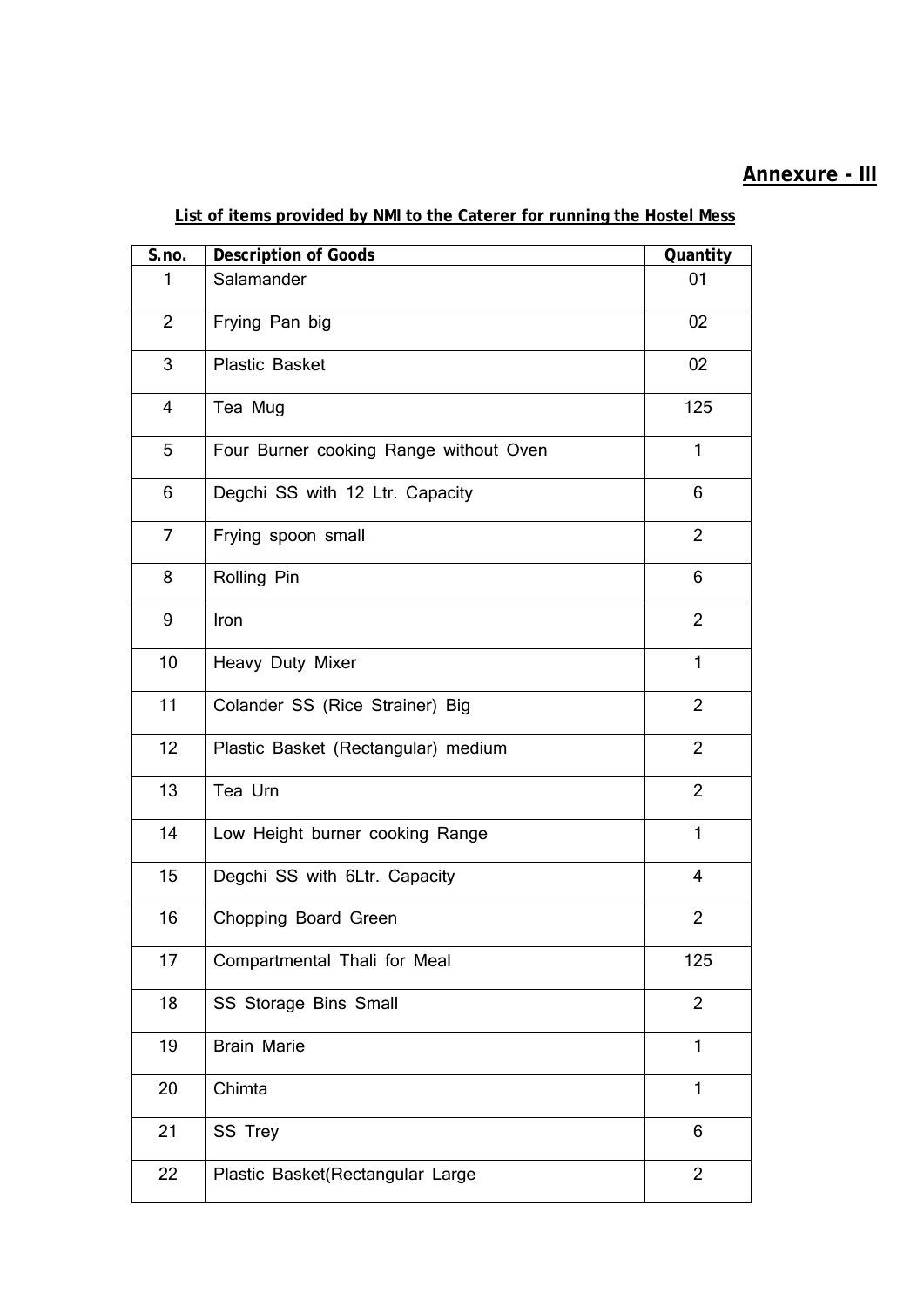| 23 | Chapati Plate cum Puffer              | $\overline{2}$ |
|----|---------------------------------------|----------------|
| 24 | Degchi SS with 4Ltr capacity          | $\mathbf{1}$   |
| 25 | Chopping Board Yellow                 | $\overline{2}$ |
| 26 | Small compartmental thali for meal    | 125            |
| 27 | Dish Landing Table with Garbage Shoot | $\mathbf{1}$   |
| 28 | Round Spoon (Big)                     | $\overline{2}$ |
| 29 | SS Storage Bins medium                | $\overline{2}$ |
| 30 | Masala Container SS (Boxes 9 or more) | $\overline{2}$ |
| 31 | SS Bowl Medium Size                   | 6              |
| 32 | SS Working Table (4ft.X 2 ft.)        | $\overline{2}$ |
| 33 | Kadhi SS big Round 50x32 inches       | $\overline{2}$ |
| 34 | Chopping Board (Red)                  | $\overline{2}$ |
| 35 | Dessert Spoon                         | 125            |
| 36 | SS Storage Bins big                   | $\overline{2}$ |
| 37 | Two (02) Sink Dish Washing unit       | $\mathbf{1}$   |
| 38 | Round Spoon (small)                   | $\overline{2}$ |
| 39 | Palta Big                             | 2              |
| 40 | <b>SS Basin</b>                       | 4              |
| 41 | SS Working Table (2.5 fit X 2.5fit)   | 1              |
| 42 | Kadhai SS small Round (24 inches)     | $\overline{2}$ |
| 43 | Soup Strainer                         | $\overline{4}$ |
| 44 | SS Glass                              | 125            |
| 45 | SS Rack with 3 Shelves                | $\overline{2}$ |
| 46 | Frying Spoon (Big)                    | $\overline{2}$ |
| 47 | Palta (Small)                         | $\overline{2}$ |